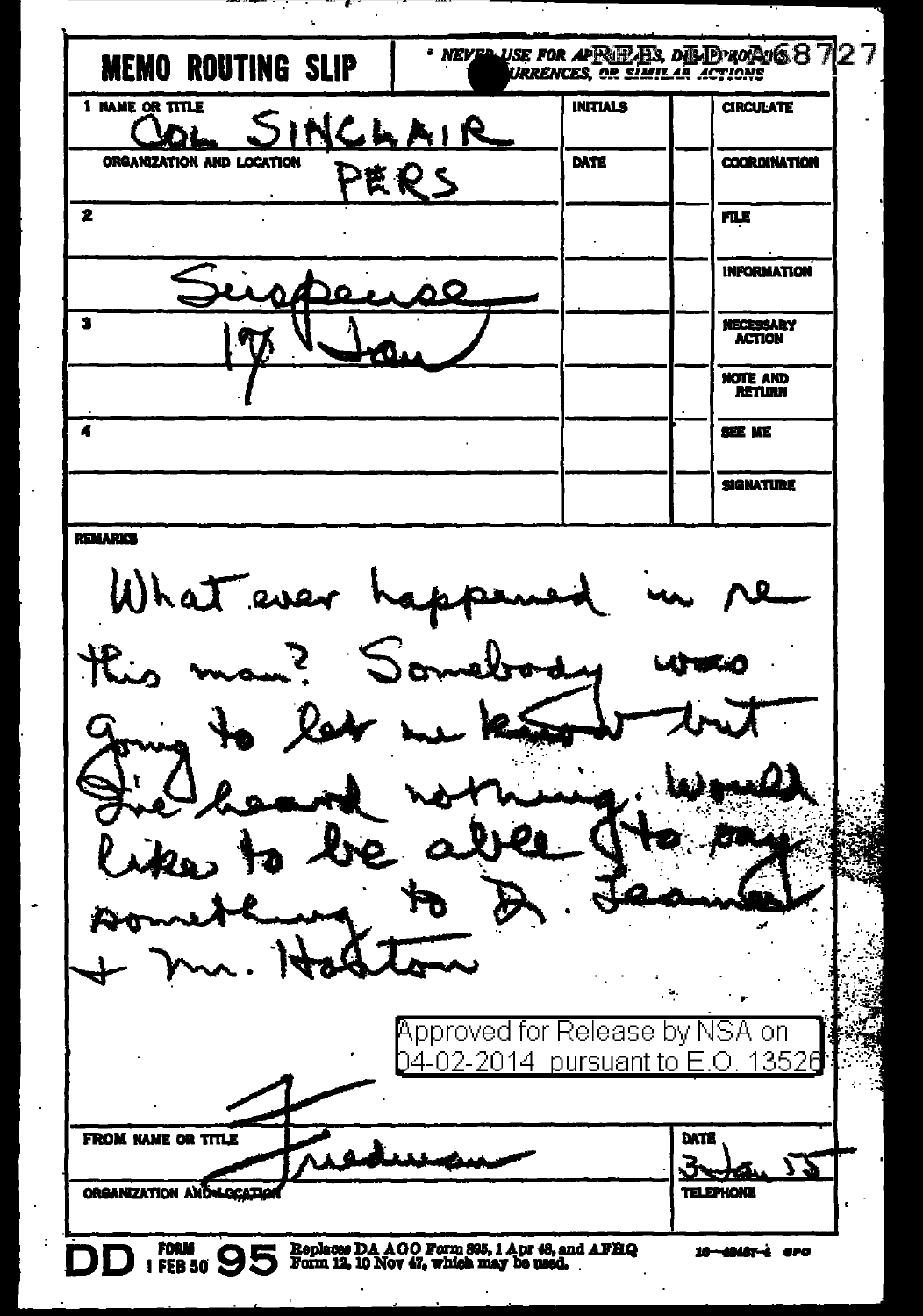| <b>Standard Form 63,</b><br>Jan. 1952 |                                  |                                                                                         | REFOTD & AGO /27                          |  |
|---------------------------------------|----------------------------------|-----------------------------------------------------------------------------------------|-------------------------------------------|--|
| <b>U. S. GOVERNMENT</b>               | <b>MEMORANDUM OF CALL</b>        | Date                                                                                    | Time                                      |  |
| $TO-$                                 | Capt McDonald                    |                                                                                         |                                           |  |
|                                       | YOU WERE CALLED BY-              | YOU WERE VISITED BY-                                                                    |                                           |  |
|                                       | <b>MIL PERS</b>                  |                                                                                         |                                           |  |
|                                       |                                  |                                                                                         |                                           |  |
| <b>RLEPHONE:</b>                      | Number or ende                   |                                                                                         | <b>Extension</b>                          |  |
| PLEASE CALL                           |                                  | <b>WAITING TO SEE YOU</b>                                                               |                                           |  |
| WILL CALL AGAIN                       |                                  |                                                                                         | WISHES AN APPOINTMENT                     |  |
|                                       | <b>RETURNING YOUR CALL</b>       |                                                                                         |                                           |  |
|                                       |                                  | LEFT THIS MESSAGE: Wiggington has left Camp<br>Carson and is on his way to NSA, has not |                                           |  |
|                                       |                                  |                                                                                         | arrived as yet, perhaps taking a delay in |  |
| route.                                |                                  | Will notify you when he arrives.                                                        |                                           |  |
|                                       |                                  |                                                                                         |                                           |  |
| $5 - 28100$                           |                                  | Received by-                                                                            |                                           |  |
|                                       | U. S. GOVERNMENT PRINTING OFFICE | $16 - 65931 - 1$                                                                        |                                           |  |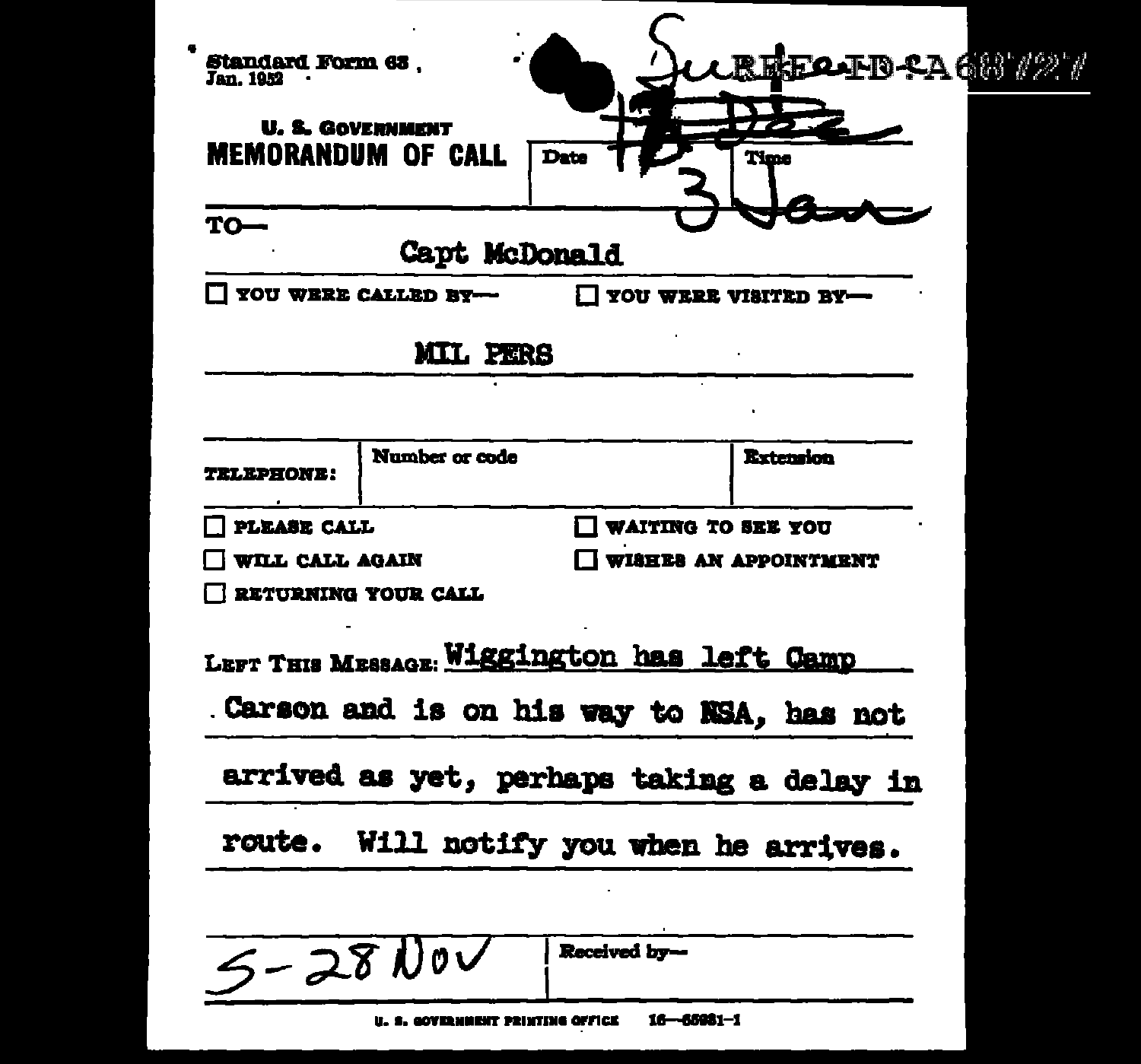**ID: A687** REF  $98$  now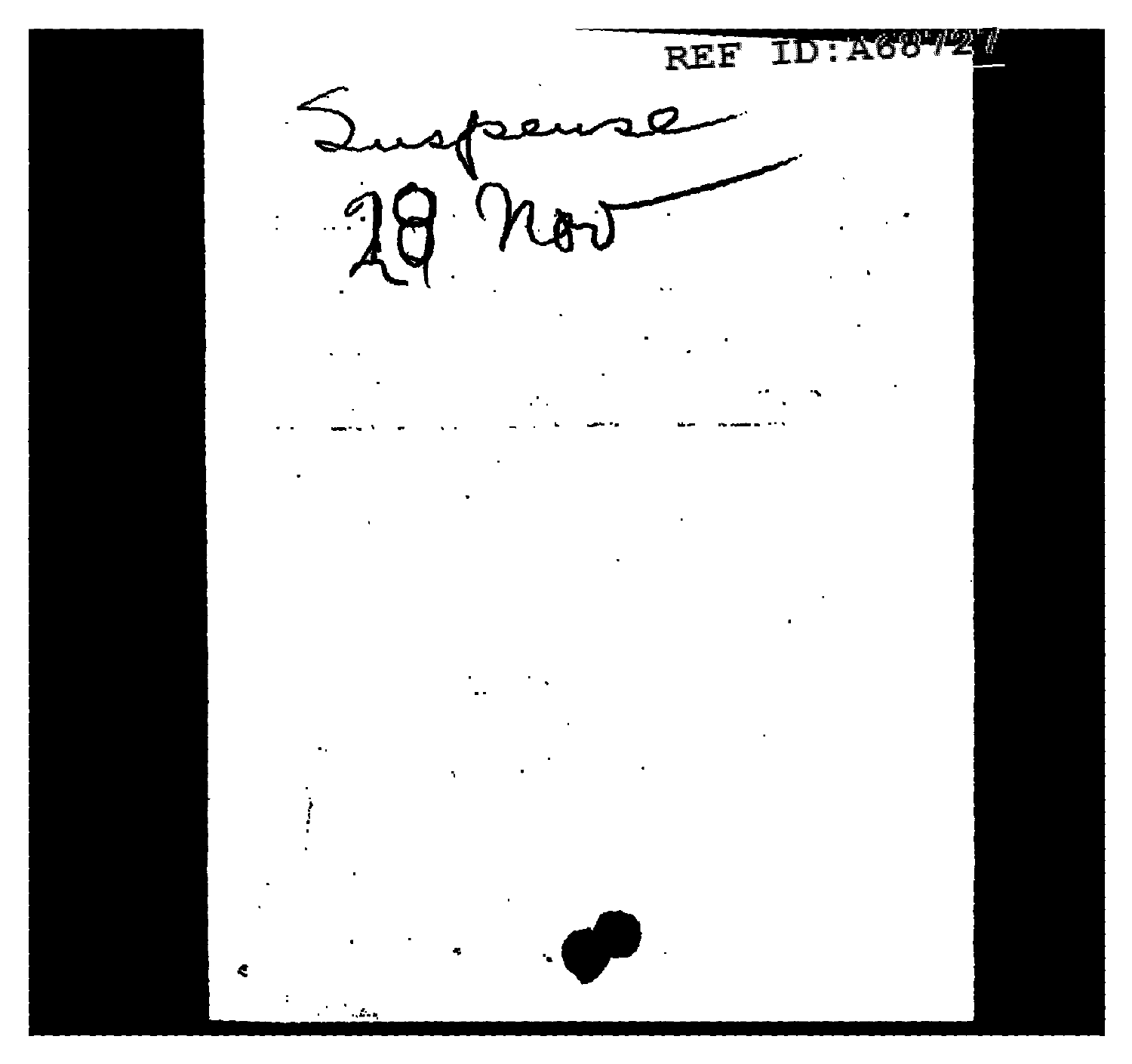use for Approvals NE **MEMO ROUTING SLIP CURRENCES. OR SIMILAR ACTIONS** 1 NAME OR TITLE **INITIALS CIRCULATE**  $\ddot{\phantom{0}}$  $\frac{1}{2}$ **ORGANIZATION AND LOCATION** DATE **COORDINATION**  $\mathbb{R}^N$ ٠,  $\epsilon_{\rm s}$ 2 FILE **INFORMATION**  $\mathbf{a}$ **NECESSARY ACTION NOTE AND**<br>RETURN 4 SEE MK **SIGNATURE** RELLANS DO AMBULET YOT. bt. Mordon (Milpors) will run a check oven in the Pontagon and will let us know. **FROM NAME OR TITLE** DATE ORGANIZATION AND LOCATION **TELEPHONE** Replaces DA AGO Form 895, 1 Apr 48, and AFHQ<br>Form 12, 10 Nov 47, which may be used. FEE 50 9E FORM 16--45487-4 **APO**